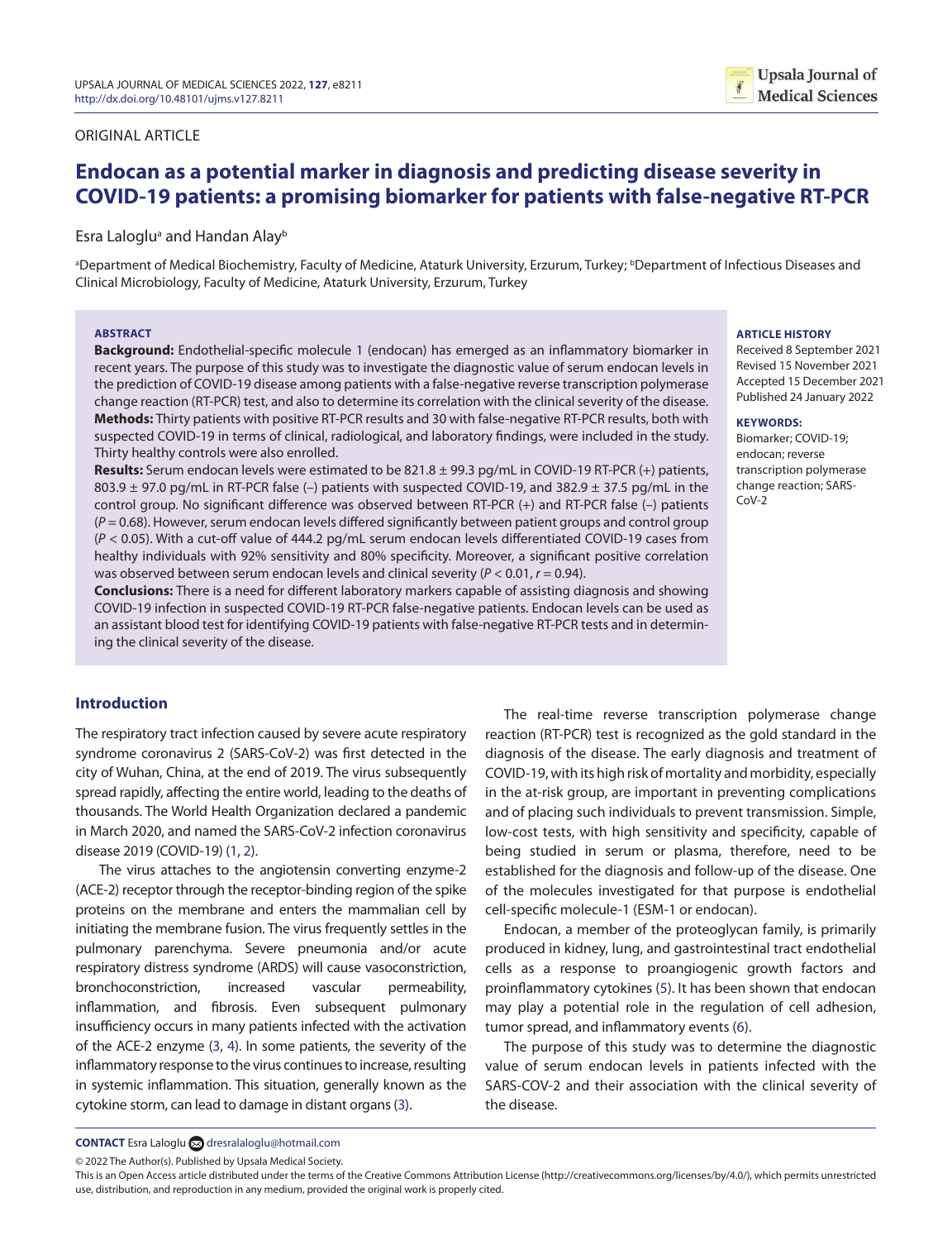# **Materials and methods**

### *Study population*

The study commenced following receipt of approval from the Ataturk University Medical Faculty Ethical Committee (No.B.30.2.ATA.0.01.00/211). Sixty patients presenting to the Infectious Diseases and Clinical Microbiology Clinic between May and October 2020 with symptoms such as cough, fever, muscle pain, sore throat, and nasal discharge and diagnosed with COVID-19 through radiological and laboratory tests in addition to physical examination were included. A SARS-CoV-2 (2019-nCoV) qPCR detection kit (Bio-Speedy Bioeksen) was used to detect the epidemic virus 'SARS-CoV-2 (2019-nCoV)' responsible for COVID-19. The kit was applied to nucleic acid isolates from nasopharyngeal and oropharyngeal swab specimens. Radiological evaluations were performed by thoracic computed tomography. Complete blood count, alanine aminotransferase (ALT), aspartate aminotransferase (AST), gamma-glutamyl transferase (GGT), lactate dehydrogenase (LDH), glucose, erythrocyte sedimentation rate (ESR), C-reactive protein (CRP), troponin-I, procalcitonin, D-dimer, and ferritin levels were measured as laboratory diagnostic tests.

The patient group was divided into two subgroups. Group 1 consisted of 30 patients with positive RT-PCR test results and with physical examination, radiological, and other laboratory findings compatible with COVID-19 on admission. Thirty patients with negative RT-PCR test results and with physical examination, radiological, and other laboratory findings compatible with COVID-19 on admission constituted Group 2. The RT-PCR test results of the patients in this group were evaluated as false negative. The second RT-PCR test results obtained within 24–48 h from Group 2 were all positive. As the RT-PCR test-positive COVID-19 patients (Group 1), Group 2 patients were also placed under quarantine and started on the requisite medical treatment. Thirty healthy individuals with normal physical examination findings and routine laboratory tests constituted the control group. The control group had come for health check-up, a comprehensive health examination in the outpatient department. These were SARS‐CoV‐2 RT‐PCR‐negative at the time of inclusion in the study. All three groups were informed about the study and were enrolled after providing informed consent. The severity of the disease was classified as uncomplicated, mild to moderate pneumonia, and severe pneumonia. Critical cases in need of intensive care were treated according to the adult COVID-19 patient diagnosis and treatment guidelines published by the Turkish Ministry of Health and literature [\(7,](#page-5-6) [8](#page-5-7)). Exclusion criteria included the presence of any malignancy, hypertension, cardiovascular disease, diabetes mellitus, chronic kidney disease, or acute or chronic inflammatory disease.

# <span id="page-1-0"></span>*Blood specimens*

Blood specimens collected for routine tests from the patient and control groups before the start of any medical treatment were left for 10–20 min in tubes in a vertical position for coagulation. They were then centrifuged at +4°C for 15 min at 4,000 rpm. The sera specimens obtained were aliquoted and placed into a deep freeze at –80˚C until analysis.

# *Analyte assay techniques*

Serum endocan levels were measured by an enzyme-linked immunosorbent assay (ELISA) method with a human endocan ELISA kit as recommended by the manufacturer. The kit measurement range was 15–1,000 pg/mL. The intra-assay coefficient of variation (CV) of 4.8% and an inter-assay CV of 6.2%. Serum glucose (mg/dL), CRP (mg/L), AST (U/L), ALT (U/L), GGT (U/L), and LDH (U/L) levels were measured on a Beckman Coulter AU5821 device. Ferritin (ng/ml) and troponin-I (ng/L) levels were measured on a Beckman Coulter DxI800 device, and procalcitonin (ng/ml) levels on a Roche Cobas 6000 device with commercial kits. ESR values were investigated using the Westergren method on a StaRRsed device, results being expressed as mm/h. White blood cell (WBC), lymphocyte, and neutrophil counts were estimated on a Sysmex XN-9000 (Japan) device, and the results were expressed as cells/µL. D-dimer levels (ng/ml) were measured on a Radiometer AQT90 FLEX device.

# *Statistical analysis*

Data were analyzed using SPSS 20.0 for Windows software (SPSS Inc., IL, USA). Descriptive statistics were shown as number and % for categorical variables and as mean  $\pm$  standard deviation for numerical variables. The normality of distribution was evaluated using visual (histograms, probability plots) and analytical methods (Kolmogorov-Smirnov/Shapiro–Wilk test). The study groups were compared using one-way analysis of variance (ANOVA), and the significance of differences between groups was evaluated using the post-hoc Tukey test. The chi-squared  $(x<sup>2</sup>)$  was applied for the statistical analysis of differences in gender distributions between the groups. The relationships between endocan levels and laboratory tests were evaluated using Pearson's correlation. The relationships between disease severity and serum levels of endocan, ESR, CRP, ferritin, and D-dimer parameters were evaluated using Spearman's correlation. The ROC curve, an expression of the predictive power of a specific method, was used to calculate the sensitivity, specificity, area under the curve (AUC), and cut-off value of serum endocan. *P* values <0.05 were considered to be statistically significant.

# <span id="page-1-1"></span>**Results**

The mean age of the 30 cases included in Group 1 was 53.9  $\pm$ 16.4 years compared with  $59.9 \pm 17.1$  years in the 30 initially PCR false (-) cases and 54.5  $\pm$  14.4 years in the healthy individuals. Statistical analysis (ANOVA) revealed no significant difference between the groups in terms of age  $(P = 0.29)$ .

Twelve (40%) of the patients in Group 1 were women and 18 (60%) were men. Women constituted 14 (46.7%) of the cases in Group 2, and men 16 (53.3%), while in the control group 13 (43.3%) were women and 17 (56.7%) were men. Analysis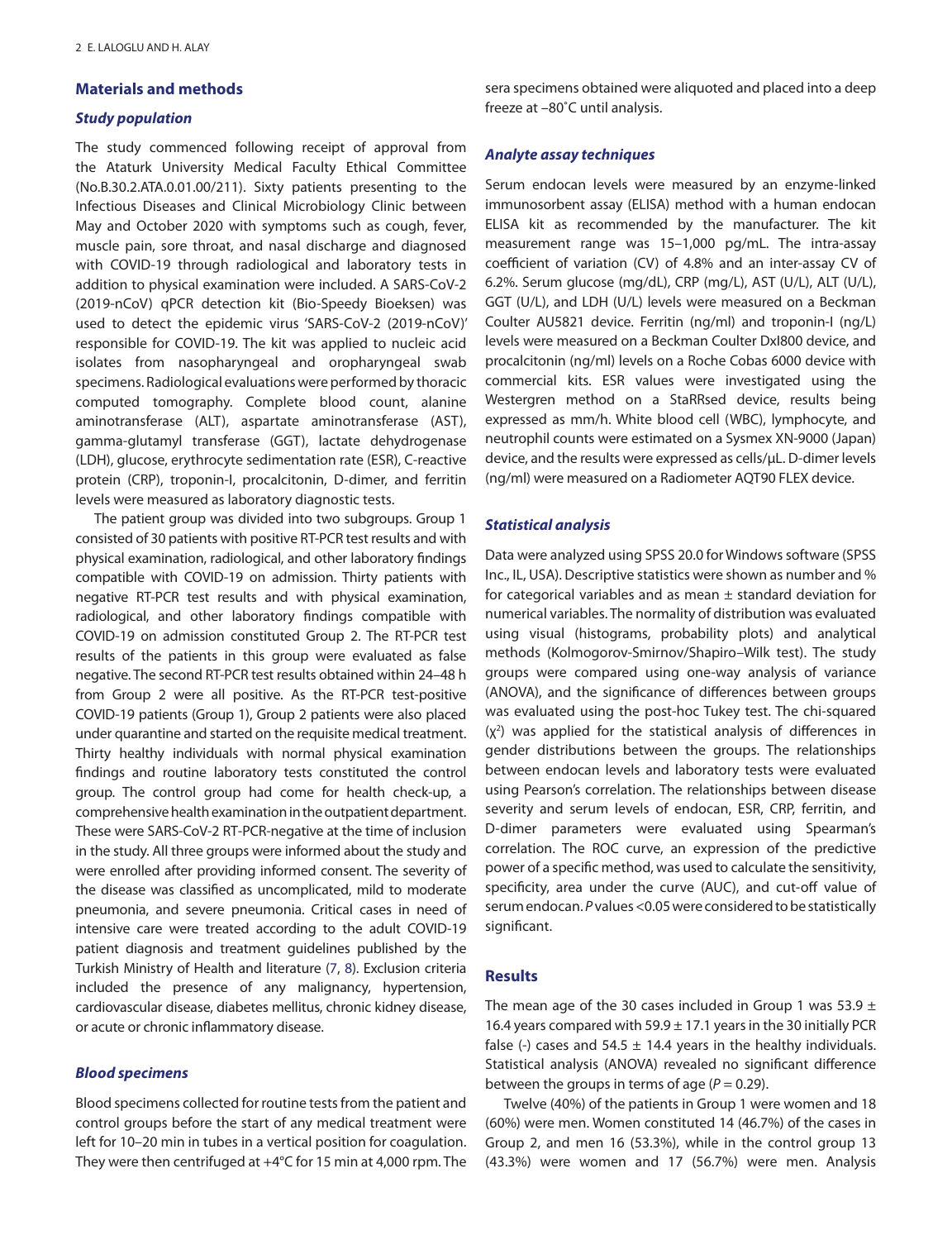<span id="page-2-0"></span>

| Table 1. Laboratory tests.            |                      |                      |                      |                                                      |  |  |  |
|---------------------------------------|----------------------|----------------------|----------------------|------------------------------------------------------|--|--|--|
| Parameter                             | Group 1 ( $n = 30$ ) | Group 2 ( $n = 30$ ) | Control ( $n = 30$ ) | P                                                    |  |  |  |
| Aspartate aminotransferase (U/L)      | $44.6 \pm 28.7$      | $39.21 \pm 27.2$     | $26.8 \pm 8.6$       | 0.801a<br>0.091 <sup>b</sup><br>0.367c               |  |  |  |
| Alanine aminotransferase (U/L)        | $36.9 \pm 25.1$      | 28.86±23.4           | $27.5 \pm 10.9$      | $0.492$ <sup>a</sup><br>0.370 <sup>b</sup><br>0.981c |  |  |  |
| Lactate dehydrogenase (U/L)           | 426.62±195.7         | 420.21±188.1         | 192.2±42.5           | $0.108$ <sup>a</sup><br>$<$ 0.001b,c                 |  |  |  |
| Gamma-glutamyl transferase (U/L)      | $45.8 + 40.2$        | 54.5±41.75           | $27.6 \pm 10.9$      | 0.620a<br>0.121 <sup>b</sup><br>0.023c               |  |  |  |
| Glucose (mg/dL)                       | 122.6±55.8           | 127.0±51.0           | $82.9 \pm 8.3$       | $0.998$ <sup>a</sup><br>$< 0.05^{b,c}$               |  |  |  |
| Erythrocyte sedimentation rate (mm/h) | 33.19±25.1           | 39.9±24.5            | $8.6 + 3.5$          | 0.389a<br>< 0.001 <sup>b,c</sup>                     |  |  |  |
| C-reactive protein (mg/L)             | 103.14±70.2          | 99.2±61.4            | $1.9 + 1.2$          | $0.255$ <sup>a</sup><br>$<$ 0.001b,c                 |  |  |  |
| Procalcitonin (ng/mL)                 | $0.09 + 0.1$         | $0.06 \pm 0.05$      | $0.06 \pm 0.07$      | 0.624a<br>0.651 <sup>b</sup><br>0.999c               |  |  |  |
| Ferritin (ng/mL)                      | 704.9±687.7          | 733.2±660.5          | 211.6±60.7           | $0.981$ <sup>a</sup><br>$< 0.05^{\rm b,c}$           |  |  |  |
| Troponin I (ng/L)                     | $4.3 \pm 3.8$        | $4.9 + 4.2$          | $2.9 + 1.7$          | 0.864a<br>0.4 <sup>b</sup><br>0.222c                 |  |  |  |
| White blood cell (cells/ µL)          | 5,831.2±1,876.5      | 5,357.2±1,469.3      | 7,529.4±1,563.4      | 0.479a<br>$<$ 0.05 b, c                              |  |  |  |
| Neutrophil (cells/ µL)                | 3,362.6±1,781.9      | 3,106.9±1,467.3      | 4,098.7±1,039.2      | $0.725$ <sup>a</sup><br>$<$ 0.05 <sup>b, c</sup>     |  |  |  |
| Lymphocyte (cells/ µL)                | 1,301.5±522.1        | 1,252.7±519.8        | 1,963.7±671.2        | 0.528a<br>< 0.001 <sup>b, c</sup>                    |  |  |  |
| D-dimer (ng/mL)                       | 1,515.2±977.5        | 1,541.5±1,068.8      | 208.9±89.5           | 0.93a<br>$0.002^{b,c}$                               |  |  |  |
| Endocan (pg/mL)                       | 821.9±99.4           | $803.9 \pm 97.0$     | $382.9 \pm 37.6$     | $0.68$ <sup>a</sup><br>$< 0.05^{\rm b,c}$            |  |  |  |

Values are presented as mean ± standard deviation.

<sup>a</sup>, between Groups 1 and 2.

**b**, between Group 1 and the control group.

 $C$ , between Group 2 and the control group.

revealed no significant difference between the groups in terms of gender distribution ( $X^2$  test,  $P = 0.83$ ).

<span id="page-2-1"></span>Laboratory test results in the diagnosis of COVID-19 are presented in [Table 1](#page-2-0). Radiological examinations of the PCR (+) and PCR false (–) Covid-19 patients, excluding the uncomplicated patient group, revealed different levels of involvement in the lungs consistent with the disease ([Table 2\)](#page-3-0). When the cases in Groups 1 and 2 were classified based on the clinical severity of disease, 13 (21.7%) were uncomplicated, 24 (40%) were classified as mild to moderate pneumonia, 11 (18.3%) as severe pneumonia, and 12 (20%) as critical. When the patient groups were evaluated together, there was a positive correlation between the clinical severity of the disease and serum endocan, D-dimer, CRP, ferritin, and ESR values (*r* = 0.94, *r* = 0.85, *r* = 087,  $r = 0.67$ , and  $r = 0.77$ , respectively,  $P < 0.01$  for all).

Comparisons revealed no significant difference between the serum endocan levels of the PCR (+) and PCR false (–) COVID-19 patients (*P* = 0.68). However, there were significant differences in <span id="page-2-4"></span><span id="page-2-3"></span>serum endocan levels between the patient groups and the control group (*P* < 0.05 for both; Table 1). Serum endocan levels in the groups established on the basis of disease severity are shown in [Table 3](#page-3-1) and [Figure 1](#page-3-2). With a cut-off value of 444.2 pg/mL, serum endocan levels exhibited 92% sensitivity and 80% specificity in differentiating COVID-19 cases from healthy individuals, with a positive predictive value of 82% and a negative predictive value of 91% (AUC = 0.94, *P* < 0.001, 95% confidence interval 0.89–0.98, likelihood ratio for negative result = 10, likelihood ratio for positive result = 4.6) ([Figure 2\)](#page-3-3).

<span id="page-2-6"></span><span id="page-2-5"></span><span id="page-2-2"></span>The correlation coefficient between serum endocan levels and laboratory tests frequently employed in the diagnosis of COVID-19 when the patient and control groups were evaluated together is presented in [Table 4](#page-4-0). LDH, ferritin, CRP ESR, and D-dimer values, which occupy particularly important places in diagnosis, treatment, and prognosis, were significantly and positively correlated with serum endocan levels (*r* = 0.71, *r* = 0.67, *r* = 0.87, *r* = 0.77, and *r* = 085 respectively. *P* < 0.001 for all).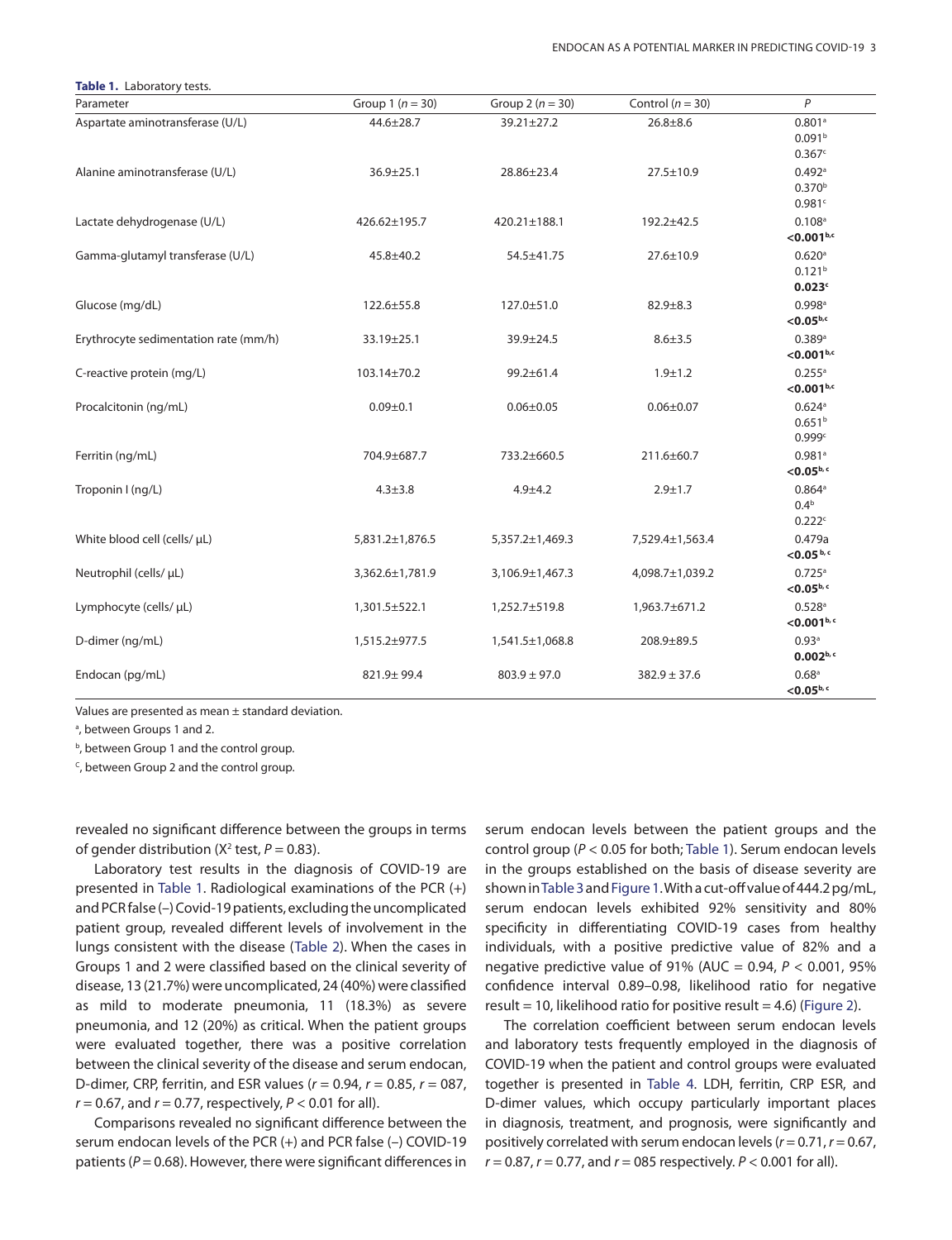#### 4 E. LALOGLU AND H. ALAY

### <span id="page-3-0"></span>**Table 2.** [Radiological evaluation of pulmonary involvements.](#page-2-2)

| Severity (n)                  | Normal                       | Ground glass<br>opacity | Consolidation            | Both of ground glass and<br>consolidation | Unilateral/bilateral<br>pulmonary lesions | Paving stone<br>sign |
|-------------------------------|------------------------------|-------------------------|--------------------------|-------------------------------------------|-------------------------------------------|----------------------|
| Uncomplicated $(n = 13)$      |                              |                         | $\overline{\phantom{0}}$ |                                           |                                           |                      |
| Mild to moderate $(n = 24)$   | $\qquad \qquad \blacksquare$ |                         | 10                       |                                           | 14/10                                     |                      |
| Severe pneumonia ( $n = 11$ ) |                              |                         |                          |                                           | $-111$                                    |                      |
| Critical level ( $n = 12$ )   |                              |                         |                          |                                           | $-112$                                    |                      |

<span id="page-3-1"></span>**Table 3.** [Disease severity and serum endocan levels.](#page-2-3)

|                 | Uncomplicated<br>$(n = 13)$ | Mild to moderate<br>$(n = 24)$ | Severe pneumonia<br>$(n = 11)$ | Critical level<br>$(n = 12)$ |         |
|-----------------|-----------------------------|--------------------------------|--------------------------------|------------------------------|---------|
| Endocan (pg/mL) | $556.5 \pm 32.9$            | 717.2 ± 36.2                   | $865.4 \pm 27.6$               | $925.4 + 39.1$               | <0.001* |

Values expressed as mean ± standard deviation.

\*, comparison of all groups



<span id="page-3-2"></span>Figure 1. A box-plot chart showing serum endocan levels in different [COVID-19 disease severity groups.](#page-2-4)

# **Discussion**

Laboratory tests currently constitute a mean 70% of the process of diagnosis, treatment, and follow-up of diseases. During diagnosis, clinicians consider the patient's family history, symptoms, examination findings, and laboratory tests. As laboratory tests generally yield numerical data, they are of particular assistance to the clinician in diagnosis, compared with subjective data, such as history and physical examination findings. Such tests occupy an indisputable place in the diagnosis, treatment, and follow-up of COVID-19 disease. Since the disease has become a global pandemic, its adverse impacts have been felt in many spheres, such as the economy, health, and education. Prompt diagnosis and quarantining of patients are, therefore, important in reducing its transmission. Laboratory tests employed during diagnosis, treatment, and follow-up are also of use to the clinician in disease classification, predicting patients with low or high mortality risks, and in monitoring the therapeutic process. Severe complications, such as ARDS, disseminated intravascular coagulation, and multi-organ failure, can be seen in patients with cytokine storm (3). Several



<span id="page-3-3"></span>Figure 2. [Determination of the diagnostic sensitivity and specificity of](#page-2-5) [serum endocan levels in patients with COVID-19 by ROC curve analysis. ROC:](#page-2-5) [receiver-operating characteristic curve.](#page-2-5)

laboratory tests are used to in order to identify these patients beforehand and to provide the appropriate treatment in a timely manner.

The RT-PCR test, the gold standard in detecting diseases of viral origin for the last 20 years, is also employed in the diagnosis of COVID-19 disease. Although the test has high sensitivity and specificity in the laboratory setting, according to data from the Wuhan outbreak, its sensitivity in clinical practice is between 31 and 71% ([9\)](#page-5-8).

<span id="page-3-4"></span>Several variables, including the amount and type of specimen, its transportation, and the stage of disease during which it was collected, affect the sensitivity of the test. Interpretation of the RT-PCR test is complicated, and the method is costly, and it is therefore best suited to central reference laboratories. Completion of the test takes 4–6 h; however, due to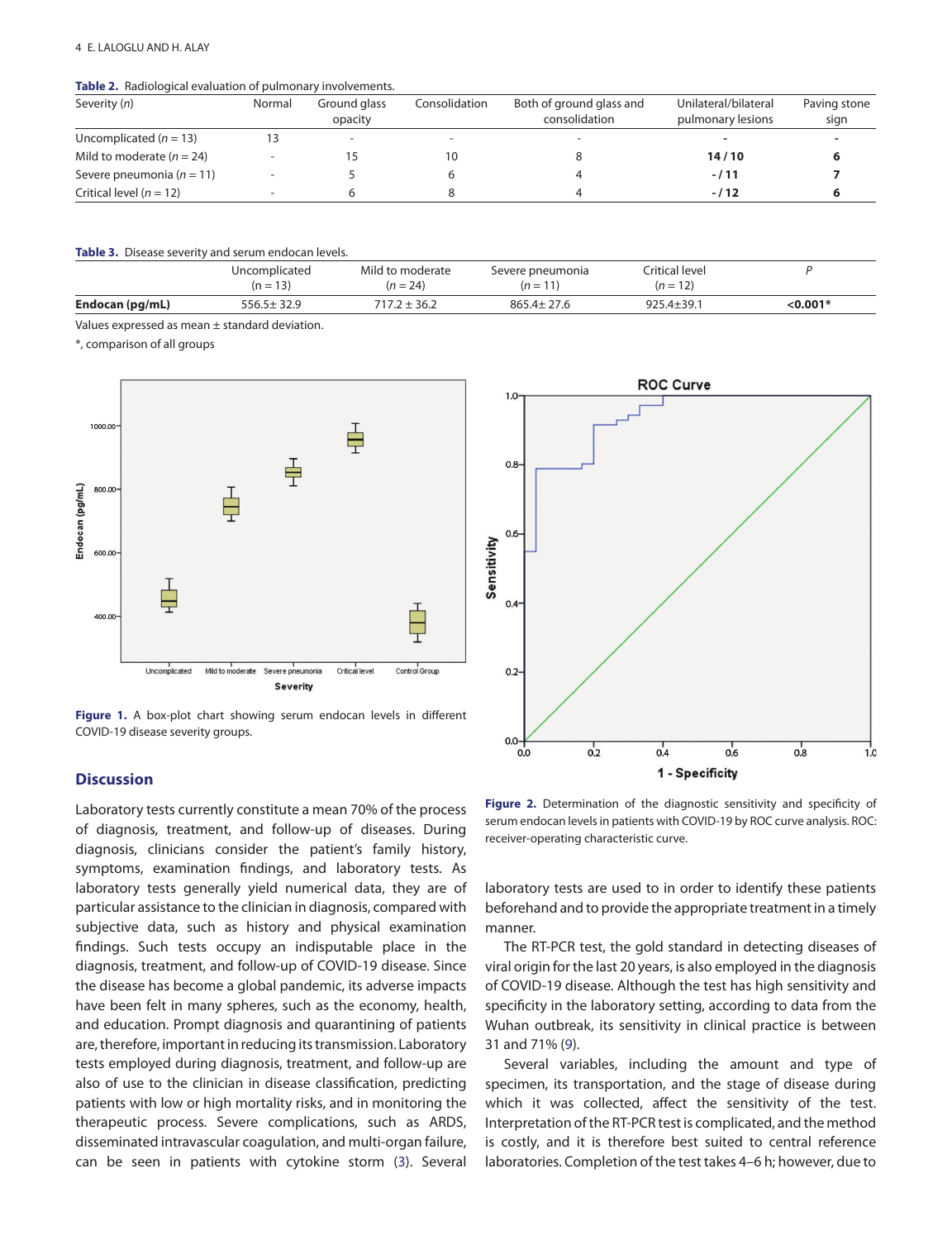<span id="page-4-0"></span>**Table 4.** [Correlation between serum endocan levels and laboratory tests.](#page-2-6)

|                                                 | Aspartate<br>aminotransferase<br>(U/L) | Alanine<br>aminotransferase<br>(U/L) | Gamma-glutamyl<br>transferase (U/L) | Troponin-I<br>(nq/L) | Glucose<br>(mq/dL) | Procalcitonin<br>(nq/mL) |
|-------------------------------------------------|----------------------------------------|--------------------------------------|-------------------------------------|----------------------|--------------------|--------------------------|
| Endocan (pg/mL) Correlation coefficient*<br>(r) | 0.486                                  | 0.183                                | 0.464                               | 0.483                | 0.399              | 0.313                    |
| D                                               | < 0.001                                | 0.067                                | < 0.001                             | < 0.001              | < 0.001            | 0.001                    |

\*, Pearson's correlation.

<span id="page-4-2"></span><span id="page-4-1"></span>logistical obstacles such as specimen collection, transportation, and queuing, the results typically are revealed after 12–24 h [\(10,](#page-5-9) [11](#page-5-10)). Low sensitivity due to pre-analytical factors and difficulties in accessing the test mean that greater use is made of X-rays and computed tomography in diagnosis. Despite their great contribution to diagnosis and disease management, the principal obstacles to the frequent and widespread use of imaging methods are exposure to radiation and the possibility of contributing to the spread of the disease. The main transmission route in radiology units is surface contamination following droplet spread (9, [12](#page-6-0)).

The RT-PCR test has been reported to be capable of resulting positive in only 30–60% of cases of suspected COVID-19 based on clinical and other laboratory or radiological findings. In addition to delaying the initiation of treatment due to late diagnosis, false negative results can contribute to the spread of the disease as these patients cannot be isolated. Diagnosed patients being erroneously reported as 'negative' during the convalescence period can lead to the spread of infection in the community as quarantine and isolation conditions are cut short while these patients are still infectious (9, 12).

Because of these reasons, there is a need for capable, alternative tests to the RT-PCR test in the diagnosis of COVID-19 disease. Such tests have to produce rapid results in emergency conditions, and should be of low cost, simple to analyze and interpret, with high sensitivity and specificity, and capable of being studied in blood samples. It is now a matter of urgency to find different laboratory markers capable of showing COVID-19 infection, particularly in suspected, RT-PCR-false negative patients, and for assisting diagnosis to halt the pandemic. In present study, no statistically significant difference in serum endocan levels was observed among RT-PCR-positive and RT-PCR-false-negative COVID-19 patients. Therefore, endocan seems as a potential supplementary test for use in the diagnosis of COVID-19.

<span id="page-4-5"></span><span id="page-4-4"></span>Numerous publications have shown an association between cytokines and endocan, with its potential role in inflammation. Lee et al. [\(13\)](#page-6-1) reported high blood and urine endocan levels in patients with renal transplantation and developing microvascular inflammation. These authors suggested that endocan may be capable of use as a potential marker in the development of microvascular inflammation in renal transplant patients. Mertoglu et al. ([14](#page-6-2)) reported that increased endocan levels in fibromyalgia cases support the mechanisms of inflammation and endothelial dysfunction in the pathophysiology of fibromyalgia, and that endocan may even <span id="page-4-6"></span>be an important marker in the diagnosis of fibromyalgia. Ozdemir et al. ([15\)](#page-6-3) suggested that epileptogenic zone endocan levels increased in patients with epilepsy, and that endocan can, therefore, be employed as an inflammation index in these patients.

<span id="page-4-3"></span>Procalcitonin levels are used as a routine laboratory test in the diagnosis and follow-up of patients with sepsis. One of the studies of patients with systemic inflammatory response syndrome described increased endocan and procalcitonin levels. The sensitivity and specificity of endocan and procalcitonin levels for patients diagnosed with sepsis were 87.2 and 81.8, and 85.9 and 81.8%, respectively. The sensitivity and specificity of endocan and procalcitonin levels for 'septic death prediction' were 95.7 and 70.9, and 65.2 and 78.2%, respectively. The authors, therefore, suggested that endocan was a more useful clinical marker than procalcitonin for diagnosis and predicting prognosis ([16\)](#page-6-4). In this study, serum endocan levels were higher in the COVID-19 patients compared with the control group. Moreover, there was a significant positive correlation between endocan levels and the inflammatory markers CRP, sedimentation and ferritin, useful guides in the diagnosis, treatment, and follow-up of COVID-19. This finding supports the idea that endocan is a potential inflammatory marker in the diagnosis of COVID-19.

<span id="page-4-13"></span><span id="page-4-12"></span><span id="page-4-11"></span><span id="page-4-10"></span><span id="page-4-9"></span><span id="page-4-8"></span><span id="page-4-7"></span>The ACE-2 receptor used by the SARS-COV-2 when infecting cells is expressed at high levels in the lung [\(17](#page-6-5)). Severe pneumonia and/or ARDS are therefore found in 20–30% of patients infected with SARS-COV-2 (4). The morbidity and mortality of COVID-19 most frequently emerge in association with acute viral pneumonia and ARDS ([18](#page-6-6)). High endocan levels have been reported in patients with ventilator-associated pneumonia (VAP). Elevated endocan levels have been linked to the development of VAP, and that this can be used as a screening test ([19](#page-6-7)). Another study reported increased serum endocan levels in severe sepsis patients requiring mechanical ventilation in the intensive care unit. The authors proposed that endocan can be employed as a guide in the early period for identifying the mechanical ventilation requirements of patients with severe sepsis [\(20\)](#page-6-8). High endocan levels have also been detected in patients followed up in the intensive care unit due to ARDS. Therefore, it has been suggested that endocan can be used in the evaluation of disease severity in patients with ARDS ([21](#page-6-9)). One of the studies of COVID-19 patients in intensive care requirements reported high endocan levels and concluded that these might be useful in evaluating the prognosis in hospitalized patients ([22](#page-6-10)).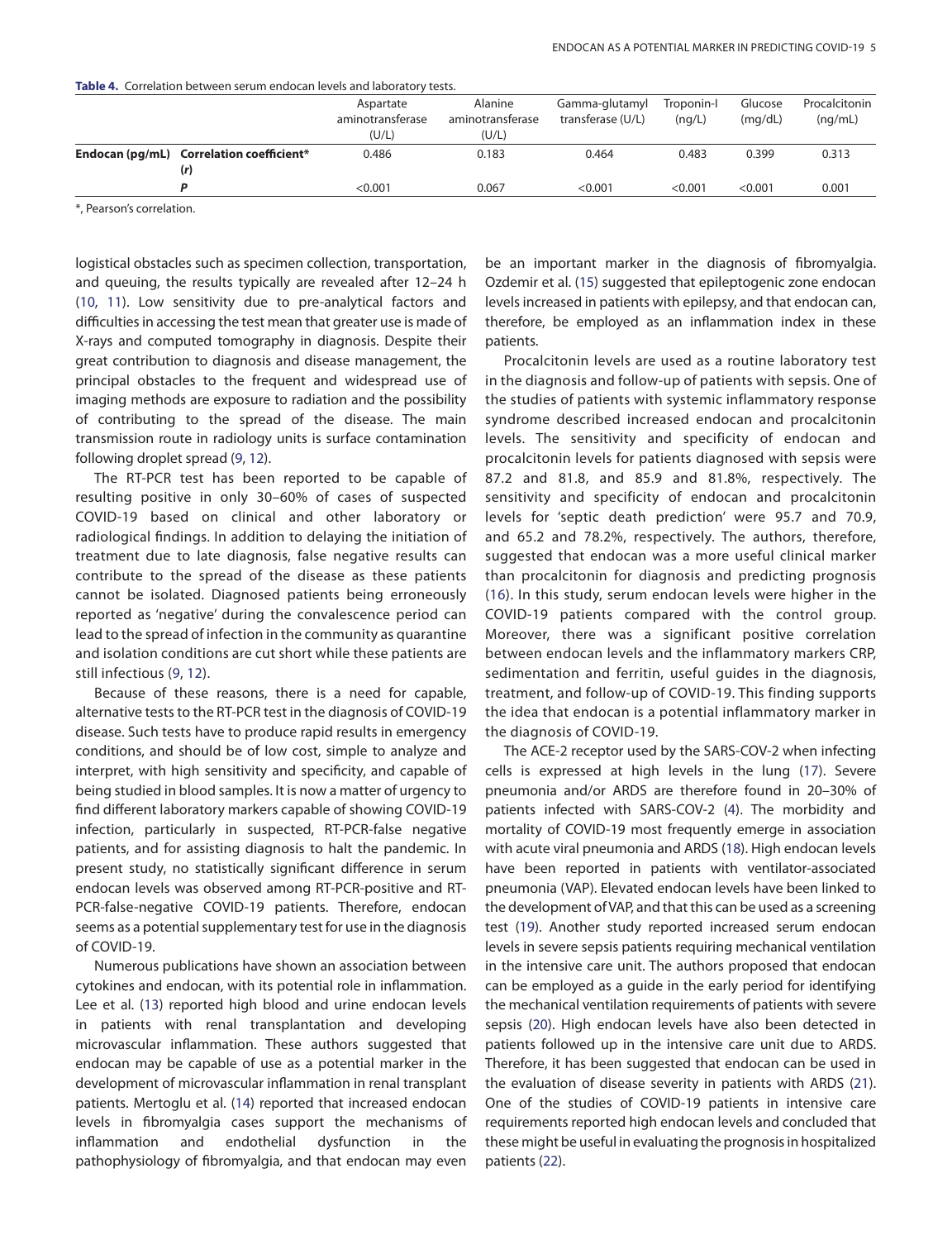Radiological examination of the patients included in this study (excluding the uncomplicated cases) revealed varying degrees of pulmonary involvement, bilateral or unilateral involvement, ground-glass opacity, consolidation, and a crazypaving pattern. The parameter most strongly correlated with clinical severity in this study was endocan. Serum endocan levels increased significantly in line with disease severity, being highest in the critical patients.

<span id="page-5-11"></span>One of the important complications developing in patients with COVID-19 is thrombosis. Increased inflammation, hypoxemia, immobilization, and increased intravascular inflammation in patients diagnosed with COVID-19 can lead to thrombosis in both the venous and arterial systems ([23](#page-6-11), [24\)](#page-6-12). One of the study of patients with deep vein thrombosis (DVT) concluded that markers synthesized from the endothelium, such as endocan, may be useful in the evaluation of DVT [\(25](#page-6-13)). A significant positive correlation was also observed between endocan and D-dimer levels in this study. This also suggests that endocan may be a useful marker in the evaluation of thrombosis development in patients with COVID-19.

<span id="page-5-15"></span><span id="page-5-14"></span><span id="page-5-13"></span>The principal limitation of this study was that no falsepositive population has been encountered. The specificity (>95%) of the RT-PCR test is higher than its sensitivity (70%). Therefore, a positive RT-PCR test is more significant than a negative ([26](#page-6-14), [2](#page-6-15)7). Also, another control group with similar symptoms and signs related to non-COVID-19 diseases will clarify whether high endocan levels are specific to COVID-19 or inflammation due to any other reason. Further studies involving larger patient numbers are now needed to confirm the role of endocan in identifying the COVID-19 patients with falsenegative RT-PCR tests.

In conclusion, our results (higher endocan levels in RT-PCR false (–) patients than those in the control group but similar endocan levels to those in the RT-PCR (+) patients, presence of a significant association between clinical severity and endocan levels, the high diagnostic and predictive values, easy to analysis, the fact that it can be studied in routine laboratories, and that it yields rapid results) suggest that endocan may be a useful marker in the diagnosis, and follow-up of treatment in patients with COVID-19.

# **Disclosure statement**

The authors report no conflicts of interest.

# **Funding**

The author(s) received no financial support for the research, authorship, and/or publication of this article.

# **Ethical consent**

Approval for this prospective cohort study was granted by the Ataturk University Medical Faculty Ethical Committee (B.30.2.ATA.0.01.00/211).

# **Data availability statement**

The data that support the findings of this study are available from the corresponding author upon reasonable request.

### **Notes on contributors**

*Esra Laloglu,* Assistant professor in Department of Medical Biochemistry, Faculty of Medicine, Ataturk University, Erzurum, Turkey.

<span id="page-5-12"></span>*Handan Alay,* Assistant professor in Department of Infectious Diseases and Clinical Microbiology, Faculty of Medicine, Ataturk University, Erzurum, Turkey.

# **ORCID**

Esra Lalogl[u http://orcid.org/0000-0001-5189-3564](http://orcid.org/0000-0001-5189-3564) Handan Alay **b**<http://orcid.org/0000-0002-4406-014X>

### **References**

- <span id="page-5-0"></span>[1.](#page-0-0) Park SE. Epidemiology, virology, and clinical features of severe acute respiratory syndrome-coronavirus-2 (SARS-CoV-2; Coronavirus Disease-19). Clin Exp Pediatr. 2020;63:119–24. doi: [10.3345/cep.2020.00493](http://dx.doi.org/10.3345/cep.2020.00493)
- <span id="page-5-1"></span>[2.](#page-0-1) Zahorec R, Hulin I, Zahorec P. Rationale use of neutrophil-to-lymphocyte ratio for early diagnosis and stratification of COVID-19. Bratisl Lek Listy. 2020;121:466–70. doi: [10.4149/BLL\\_2020\\_077](http://dx.doi.org/10.4149/BLL_2020_077)
- <span id="page-5-2"></span>[3.](#page-0-2) Rossi GP, Sanga V, Barton M. Potential harmful effects of discontinuing ACE-inhibitors and ARBs in COVID-19 patients. Elife. 2020;9:e57278. doi: [10.7554/eLife.57278](http://dx.doi.org/10.7554/eLife.57278)
- <span id="page-5-3"></span>[4.](#page-0-3) Chen N, Zhou M, Dong X, Qu J, Gong F, Han Y, et al. Epidemiological and clinical characteristics of 99 cases of 2019 novel coronavirus pneumonia in Wuhan, China: a descriptive study. Lancet. 2020;395:507–13. doi: [10.1016/S0140-6736\(20\)30211-7](http://dx.doi.org/10.1016/S0140-6736(20)30211-7)
- <span id="page-5-4"></span>[5.](#page-0-4) Sarrazin S, Adam E, Lyon M, Depontieu F, Motte V, Landolfi C, et al. Endocan or endothelial cell specific molecule-1 (ESM-1): a potential novel endothelial cell marker and a new target for cancer therapy. Biochim Biophys Acta. 2006;1765:25–37. doi: [10.1016/j.bbcan.2005.08.004](http://dx.doi.org/10.1016/j.bbcan.2005.08.004)
- <span id="page-5-5"></span>[6.](#page-0-5) Béchard D, Scherpereel A, Hammad H, Gentina T, Tsicopoulos A, Aumercier M, et al. Human endothelial-cell specific molecule-1 binds directly to the integrin CD11a/CD18 (LFA-1) and blocks binding to intercellular adhesion molecule-1. J Immunol. 2001;167:3099–106. doi: [10.4049/jimmunol.167.6.3099](http://dx.doi.org/10.4049/jimmunol.167.6.3099)
- <span id="page-5-6"></span>[7.](#page-1-0) General Directorate of Public Health of the Ministry of Health of the Republic of Turkey. COVID-19 (SARS-CoV-2 infection), adult patient treatment. Available from: [https://covid19.saglik.gov.tr/Eklenti/39061/0/](https://covid19.saglik.gov.tr/Eklenti/39061/0/COVID-19rehberieriskinhastatedavisipdf.pdf) [COVID-19rehberieriskinhastatedavisipdf.pdf](https://covid19.saglik.gov.tr/Eklenti/39061/0/COVID-19rehberieriskinhastatedavisipdf.pdf) [cited 10 March 2021].
- <span id="page-5-7"></span>[8.](#page-1-1) Wu Z, McGoogan JM. Characteristics of and important lessons from the coronavirus disease 2019 (COVID-19) outbreak in China: summary of a report of 72,314 cases from the Chinese Center for Disease Control and Prevention. JAMA. 2020;323:1239–42. doi: [10.1001/jama.2020.2648](http://dx.doi.org/10.1001/jama.2020.2648)
- <span id="page-5-8"></span>[9.](#page-3-4) Ai T, Yang Z, Hou H, Zhan C, Chen C, Lv W, et al. Correlation of chest CT and RT-PCR testing for coronavirus disease 2019 (COVID-19) in China: a report of 1014 cases. Radiology. 2020;296(2):E32–40. doi: [10.1148/](http://dx.doi.org/10.1148/radiol.2020200642) [radiol.2020200642](http://dx.doi.org/10.1148/radiol.2020200642)
- <span id="page-5-9"></span>[10.](#page-4-1) Li Y, Yao L, Li J, Chen L, Song Y, Cai Z, et al. Stability issues of RT-PCR testing of SARS-CoV-2 for hospitalized patients clinically diagnosed with COVID-19. J Med Virol. 2020;92:903–8. doi: [10.1002/jmv.25786](http://dx.doi.org/10.1002/jmv.25786)
- <span id="page-5-10"></span>[11.](#page-4-2) Ferrari D, Motta A, Strollo M, Banfi G, Locatelli M. Routine blood tests as a potential diagnostic tool for COVID-19. Clin Chem Lab Med. 2020;58:1095–9. doi: [10.1515/cclm-2020-0398](http://dx.doi.org/10.1515/cclm-2020-0398)